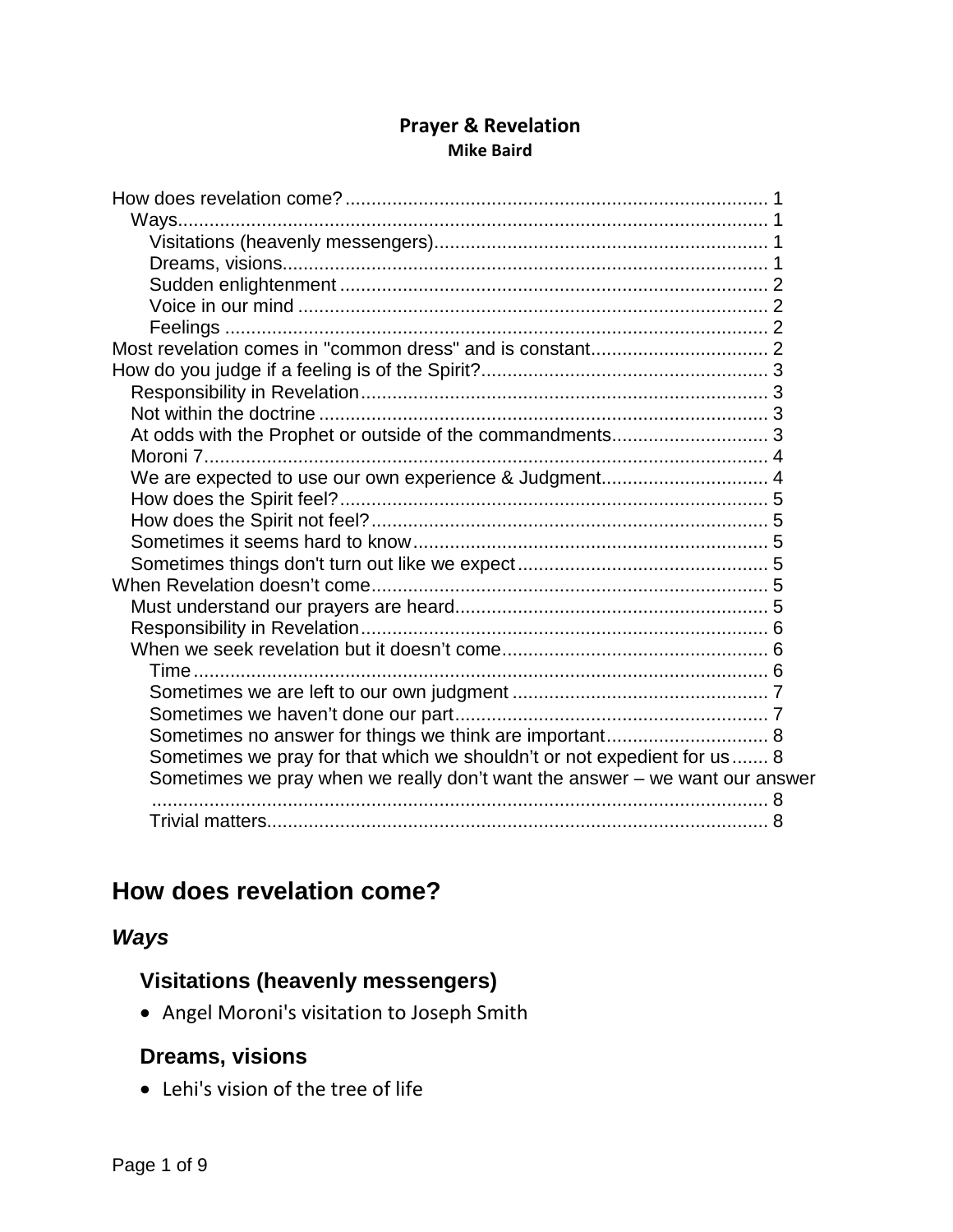## <span id="page-1-0"></span>**Sudden enlightenment**

- Oliver Cowdery
	- D&C 6:14-15 "Behold thou hast inquired of me and I did enlighten thy mind"

## <span id="page-1-1"></span>**Voice in our mind**

• Fnos  $1:10$ 

"And while I was thus struggling in the spirit, behold, the voice of the Lord came into my mind again"

• President Marion G Romney (speaking of Enos) "This is a very common means of revelation. It comes into one's mind in words and sentences. With this medium of revelation I am personally well acquainted." (April 1964 Conference Report, pg 124)

# <span id="page-1-2"></span>**Feelings**

• Boyd K Packer

"We do not have the words (even the scriptures do not have words) which perfectly describe the Spirit. The scriptures usually use the word voice, which does not exactly fit. These delicate, refined spiritual communications are not seen with our eyes nor heard with our ears.… It is a voice that one feels more than one hears…." (A Watchman on the Tower , pg 279)

• 1 Nephi 17:45

"… he hath spoken unto you in a still small voice, but ye were past feeling, that ye could not feel his words"

## <span id="page-1-3"></span>**Most revelation comes in "common dress" and is constant**

• Boyd K Packer

"I have come to know that inspiration comes more as a feeling than as a sound." (A Watchman on the Tower , pg 279)

• President Spencer W Kimball

"Some have no ear for spiritual messages…when they come in common dress…Expecting the spectacular, one may not be fully alerted to the *constant* flow of revealed communication **"**(Teachings of Spencer W Kimball, p. 457)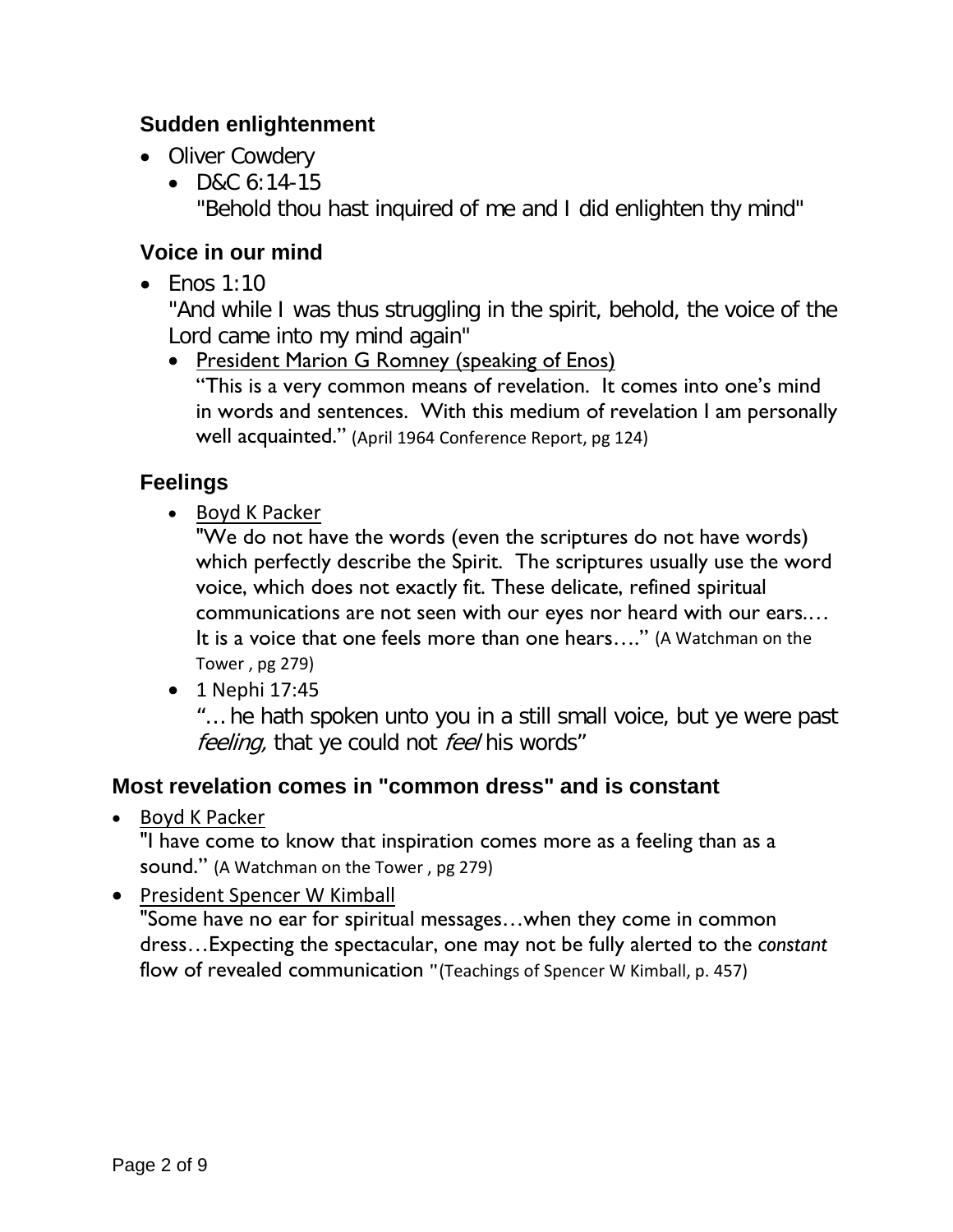- My personal observation:
	- I have noticed that revelation is there if I but look
	- Feelings are the "common dress" method of revelation
	- President Dalton when I was made Bishop "trust your feelings"
	- We need to learn how to recognize revelation

# <span id="page-2-0"></span>**How do you judge if a feeling is of the Spirit?**

- 3 easy tests to eliminate if not from God
- "plain as dark and light" way to judge of from God or Satan
- Then there are harder situations
	- Choices between multiple "good"
	- Choices where there is no clear good or evil
	- Choices where we are expected to use our own judgment

## <span id="page-2-1"></span>*Responsibility in Revelation*

- If outside of my circle of responsibility then it is clearly not revelation from God
	- D&C 42:11
	- Bishop Baird will not receive revelation for the Murray Hill Ward

## <span id="page-2-2"></span>*Not within the doctrine*

- If at odds with established church doctrine then it is not from God
	- Bishop Baird will not receive revelation to change tithing for Cooper Mt Ward members to mean 10% of what's left in your bank account at the end of the month

# <span id="page-2-3"></span>*At odds with the Prophet or outside of the commandments*

- If it is at odds with the guidance of the Prophet is not from God
	- Bishop Baird is not going to receive revelation that it is OK to have tattoos or to take illegal drugs
	- There are no "exception clauses" for teenagers
- If it is against a commandment of God then not from God
	- Bishop Baird is not going to receive revelation that I don't need to pay tithing or that the law of chastity doesn't matter.
	- Rarely if ever will we be asked to step out of bounds
		- Nephi & Laban example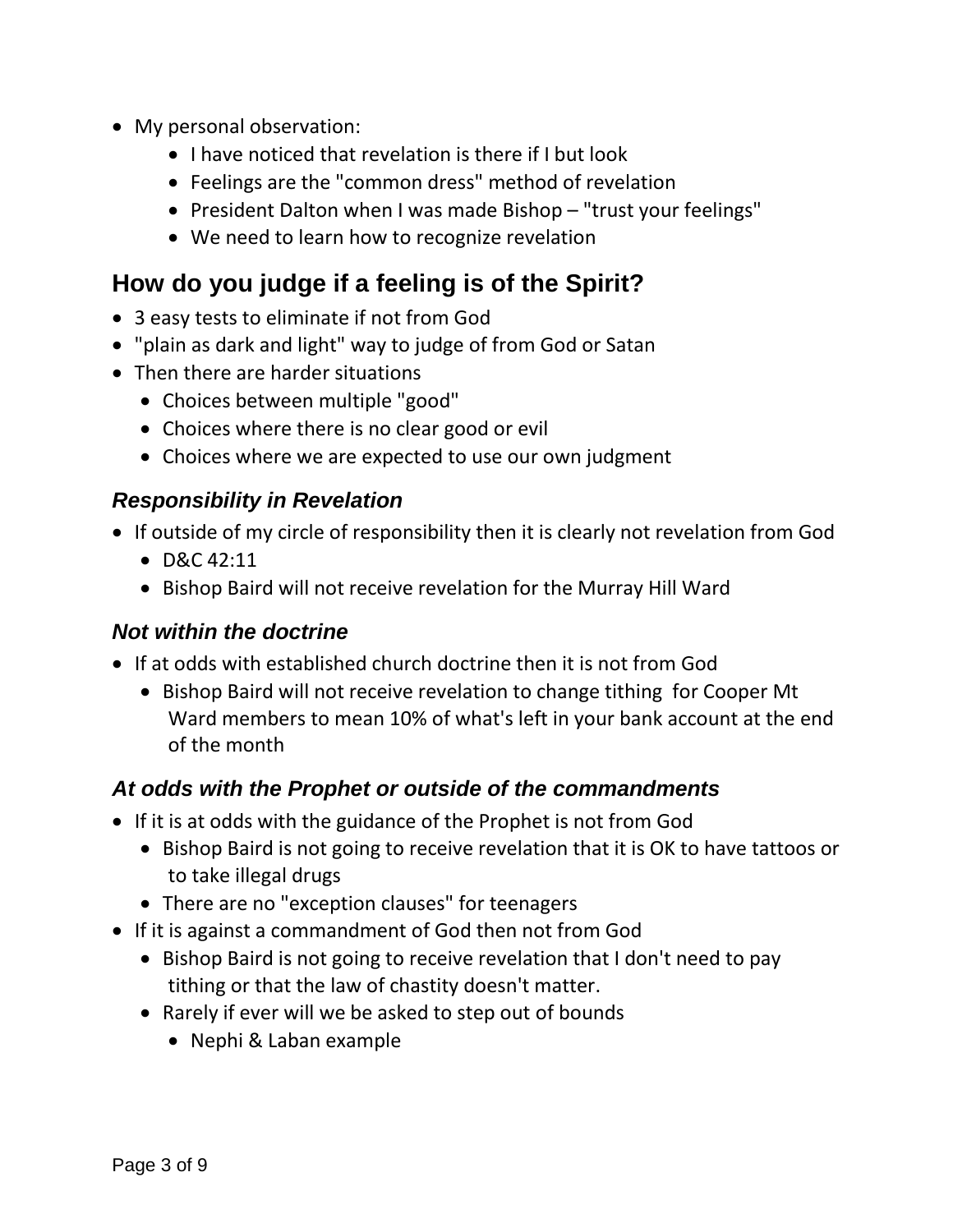## <span id="page-3-0"></span>*Moroni 7*

• Moroni 7:12-18

#### <span id="page-3-1"></span>*We are expected to use our own experience & Judgment*

- Trivial matters Use our own experience & judgment
	- Dallin H Oaks

" Similarly, the Spirit of the Lord is not likely to give us revelations on matters that are trivial. I once heard a young woman in testimony meeting praise the spirituality of her husband, indicating that he submitted every question to the Lord. She told how he accompanied her shopping and would not even choose between different brands of canned vegetables without making his selection a matter of prayer. That strikes me as improper. I believe the Lord expects us to use the intelligence and experience He has given us to make these kinds of choices." ("Revelation," New Era, Sept. 1982, 38)

- Many choices we know what to choose
- Our feelings will let us know
- If it is important the Spirit will guide us
	- We have the gift of the Holy Ghost
		- Our feelings will let us know
	- Boyd K Packer

"We should go about our life in an ordinary, workaday way, following the routines and rules and regulations that govern life.… [These] are valuable protection. Should we stand in need of revealed instruction to alter our course, it will be waiting along the way as we arrive at the point of need." (A Watchman on the Tower , pg 279)

• Dallin H Oaks

"If the choice is important for reasons unknown to us, such as the ... choice between two cans of vegetables when one contains a hidden poison, the Lord will intervene and give us guidance. Where a choice will make a real difference in our lives—obvious or not—and where we are living in tune with the Spirit and seeking its guidance, we can be sure that we will receive the guidance we need to attain our goal. The Lord will not leave us unassisted when a choice is important to our eternal welfare." ("Revelation," New Era, Sept. 1982, 38)

• Summary: We should make choices using our judgment and experience but should be constantly be "listening" for the Spirit to give us guidance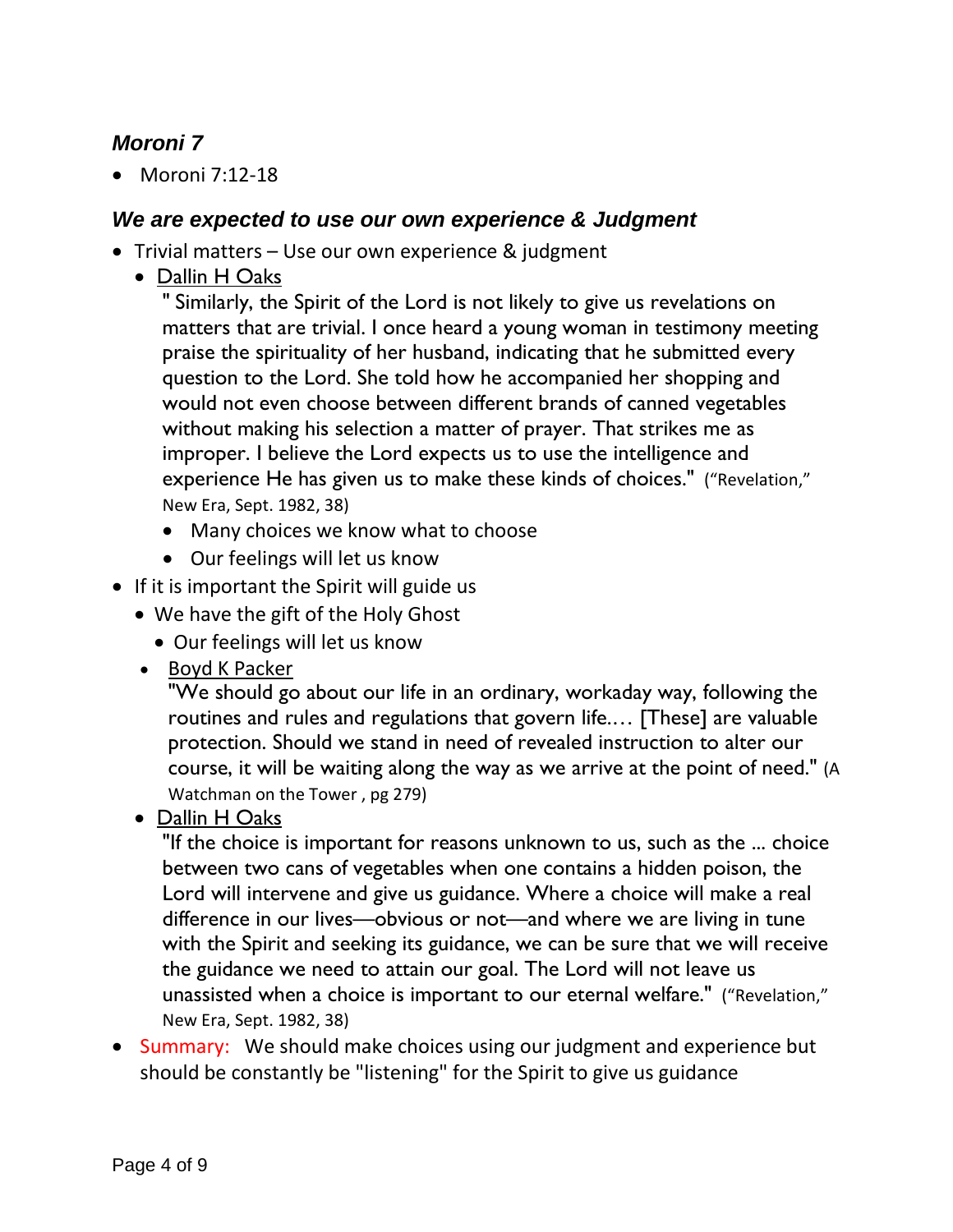#### <span id="page-4-0"></span>*How does the Spirit feel?*

- Words to describe "right"
	- Centered
	- Settled (President Dalton)
	- Peace, calm
	- Harmony
	- Resonates with my spirit

## <span id="page-4-1"></span>*How does the Spirit not feel?*

- Words to describe "wrong"
	- stirred up (what was Satan always doing to the Lamanites)
	- unsettled
	- anger, strife
	- sensual
	- Off key
	- Dissonance with my spirit

#### <span id="page-4-2"></span>*Sometimes it seems hard to know*

- How do I separate the natural feelings of anxiety from "stirred up"?
	- Example of buying a house
	- "Trying on shoes test"

#### <span id="page-4-3"></span>*Sometimes things don't turn out like we expect*

- What about when I feel that I've followed the Spirit and things do not turn out the way I thought?
	- Sometimes we begin to doubt ourselves
	- D&C  $6:22 23$ 
		- "... Did I knot speak peace to your mind concerning the matter?.."

# <span id="page-4-4"></span>**When Revelation doesn't come**

#### <span id="page-4-5"></span>*Must understand our prayers are heard*

- Testify
- Why then don't we always receive revelation?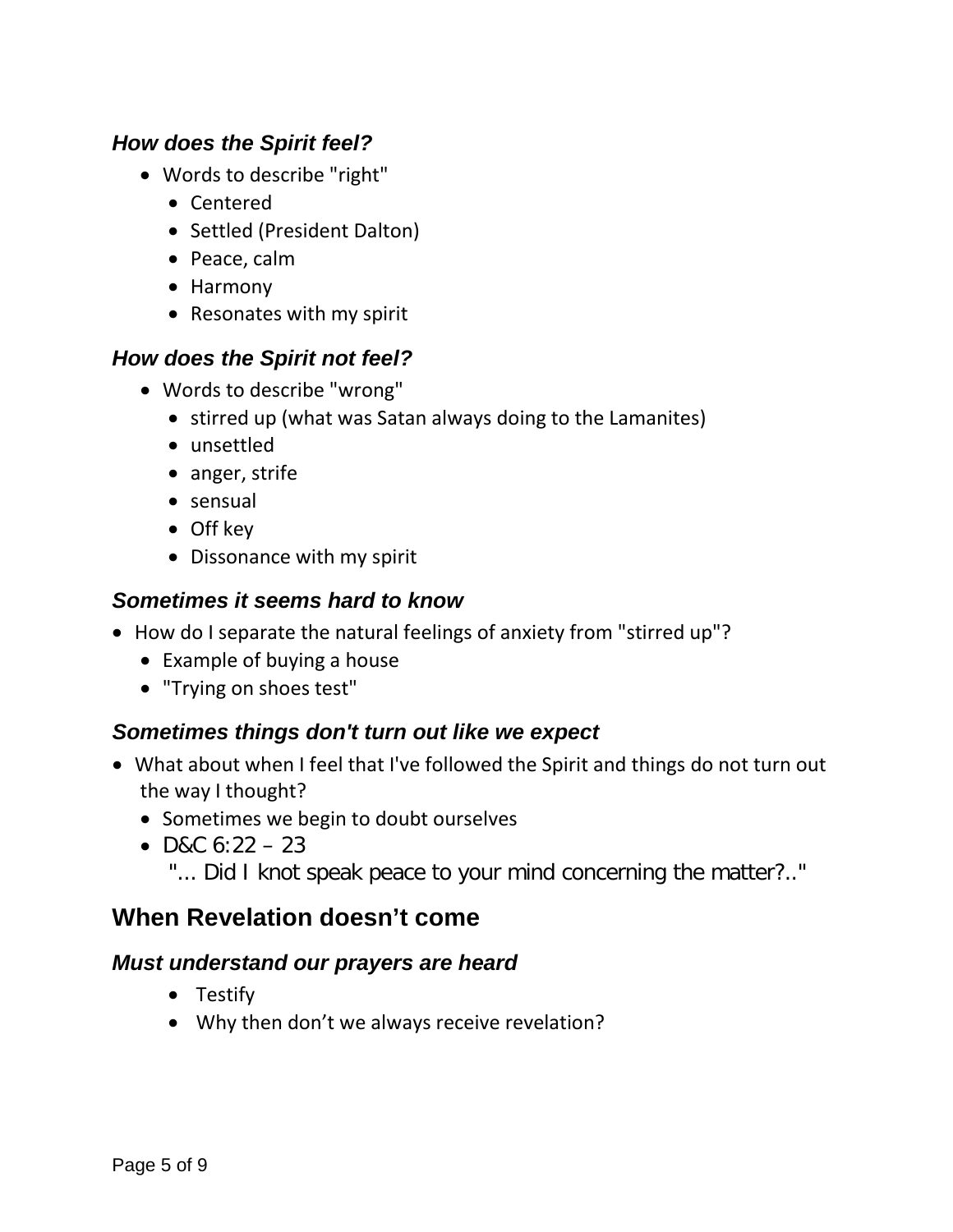#### <span id="page-5-0"></span>*Responsibility in Revelation*

- Prophet for Church
- Bishop for the Ward
- Parents for family
- You for you
- Claims outside the proper area
	- Another bishop for Cooper Mt Ward
	- For Brother Barnes family
	- Young Man to Young Women "You are to be my wife"
- Does the Bishop receive all inspiration for the Ward?

o Ward council

• Does the Father receive all inspiration for the Family

#### <span id="page-5-2"></span><span id="page-5-1"></span>*When we seek revelation but it doesn't come*

#### **Time**

- Answers come in the Lord's time and in the Lord's way.
	- Not at our time and our way
	- You cannot force the Spirit
	- Boyd K Packer:

"Remember the Lord reveals His will to us in His own due time. We should not put time constraints or demands on the Lord. I feel it would be unwise to tell the Lord "I need an answer by Thursday or I will assume the answer is no."

"It is not wise to wrestle with the revelations with such insistence as to demand immediate answers or blessings to your liking. You cannot force spiritual things. You can no more force the Spirit to respond than you can force a bean to sprout, or an egg to hatch before it's time. You can create a climate to foster growth, nourish, and protect; but you cannot force or compel: you must await the growth. Do not be impatient to gain great spiritual knowledge. Let it grow, help it grow, but do not force it or you will open the way to be misled." (Candle of the Lord, Taken from a talk given at a seminar for new mission presidents, June 25, 1982)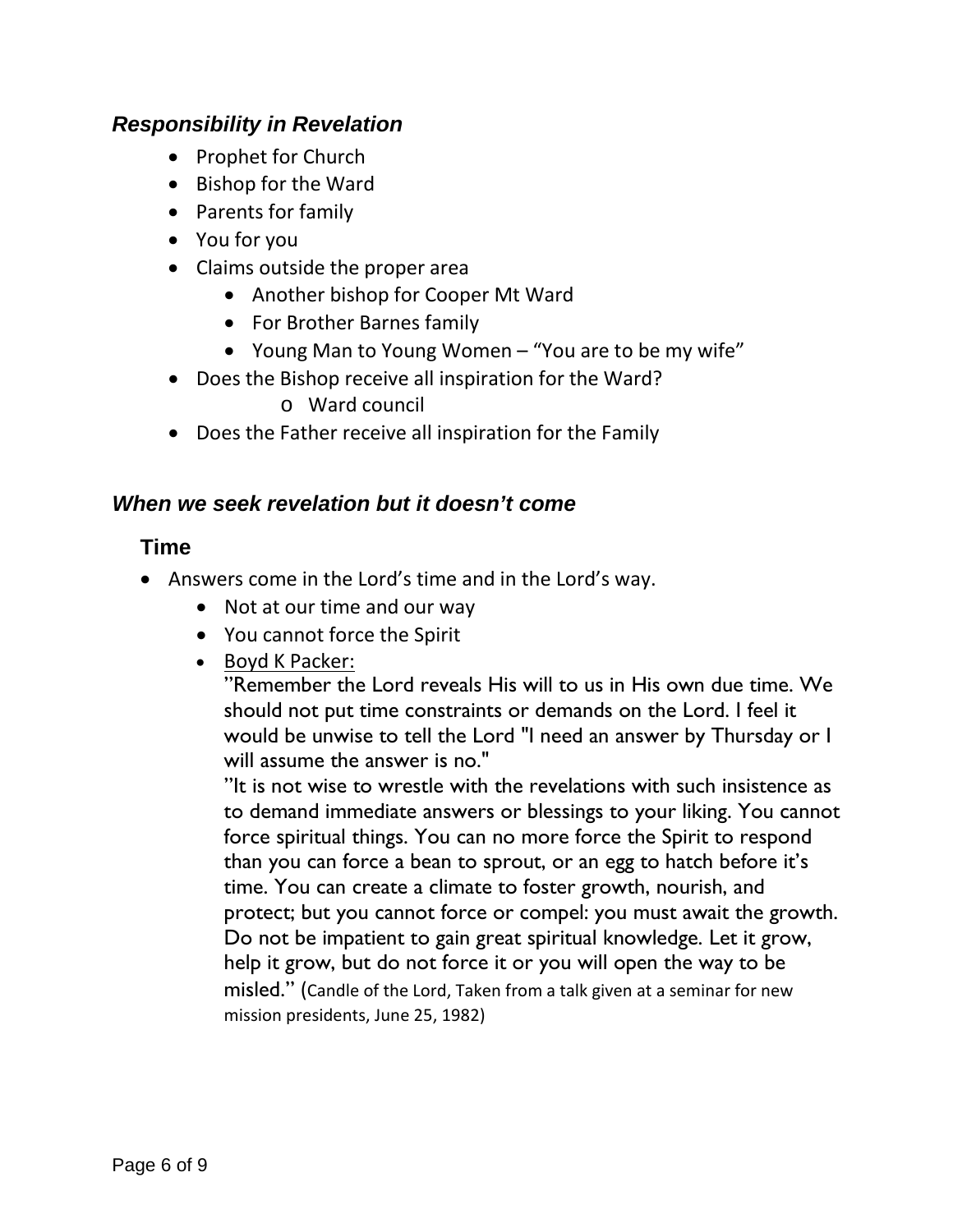#### <span id="page-6-0"></span>**Sometimes we are left to our own judgment**

- Why do you think??
- Purpose is to obtain experience & faith
- God will not direct us in every act, even every important act
- Example as Parent
- Boyd K Packer:

"We are expected to use the light and knowledge we already possess to work out our lives. We should not need a revelation to instruct us to be up and about our duty, for we have been told to do that already in the scriptures; nor should we expect revelation to replace the spiritual or temporal intelligence which we have already received—only to extend it. We must go about our life in an ordinary way, following the routines and rules and regulations that govern life. "(Candle of the Lord, Taken from a talk given at a seminar for new mission presidents, June 25, 1982)

- Brother of Jared
	- Built barges no direct instruction (Ether 2:16)
	- "Touch these stones, O Lord"
	- Bruce R McConkie:

**"**There's a fine balance between agency and inspiration. We're expected to do everything in our power and then to seek an answer from the Lord, a confirming seal that we've reached the right conclusion; and sometimes, happily, in addition, we get added truths and knowledge that we hadn't even supposed." ( Bruce R. McConkie, "Agency or Inspiration?" *New Era,* Jan. 1975, 38)

#### <span id="page-6-1"></span>**Sometimes we haven't done our part**

- Oliver Cowdry "you have not understood"
	- D&C 9:7-9
	- Bruce R McConkie:

**"**Now, seemingly, that's all he'd been instructed to do, to ask in faith; but implicit in asking in faith is the precedent requirement that we do everything in our power to accomplish the goal that we seek. We use the agency with which we have been endowed. We use every faculty and capacity and ability that we possess to bring about the eventuality that may be involved. This is translating the Book of Mormon, it's choosing a wife, it's choosing employment, it's doing any one of ten thousand important things that arise in our lives."( Bruce R. McConkie, "Agency or Inspiration?" *New Era,* Jan. 1975, 38)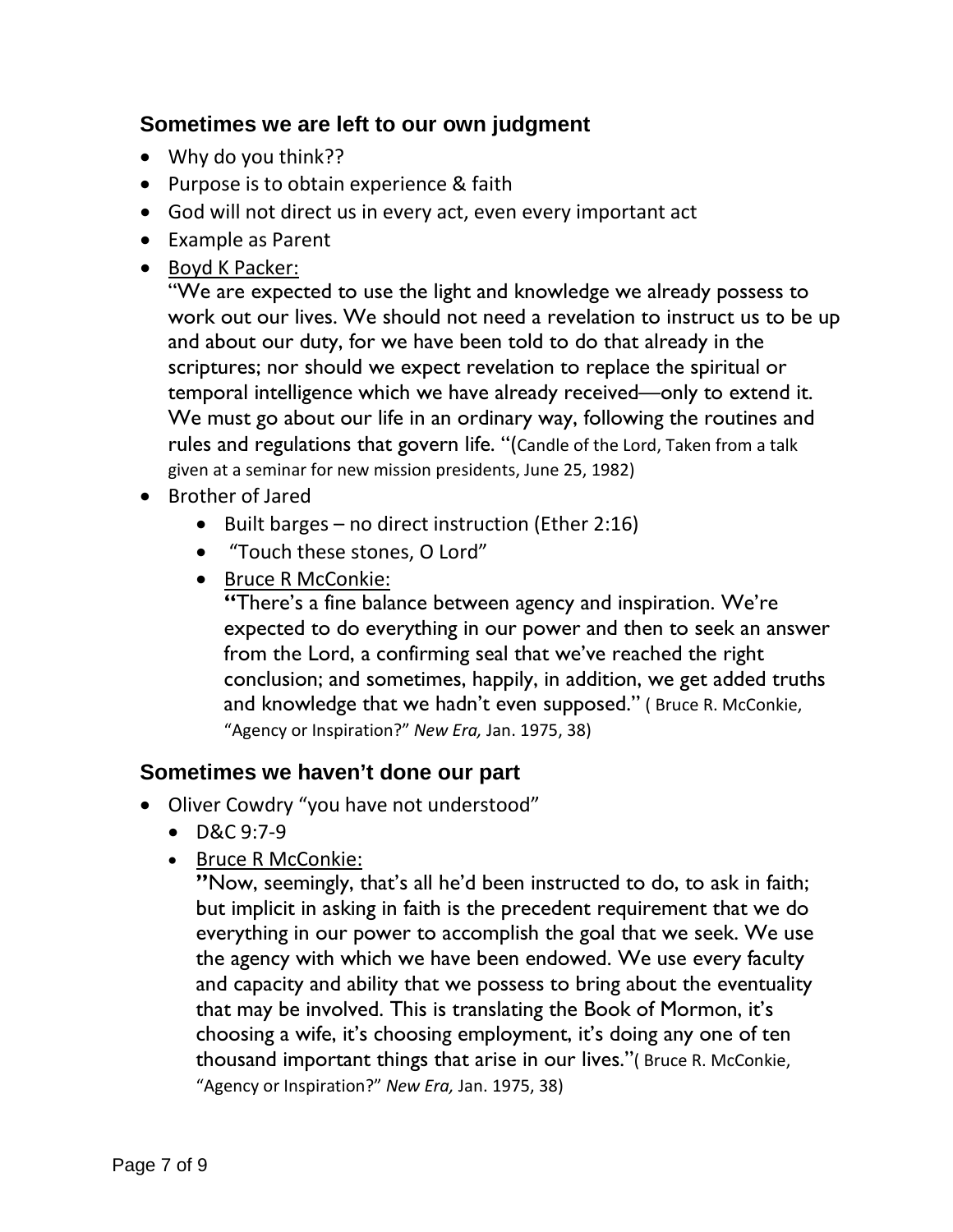#### <span id="page-7-0"></span>**Sometimes no answer for things we think are important**

- Prayers *are* heard
- Then WHY if we are in tune etc??
- One reason or other we should make without guidance of revelation
	- 1. Not necessarily a right and a wrong for every question
		- some only have 2 wrong or 2 right
	- 2. Choosing between two alternatives that are equally bad
		- "Which is the best way to get revenge?"
		- "Which R rated movie should I go see?"
	- 3. Choosing between two alternatives that are equally good
		- Two equal acceptable things
		- Dallin H Oaks:

"No answer is likely to come to a person who seeks guidance in choosing between two alternatives that are equally acceptable to the Lord. Thus, there are times when we can serve productively in two different fields of labor. Either answer is right." (Dallin H. Oaks, "Revelation," New Era, Sept. 1982, 38)

- 4. Seeking guidance on a choice you will never have to make
	- A  $3^{rd}$  alternative may be made clear tomorrow
	- Nancy Trying to choose a RS counselor
		- 1 month before I was called as Bishop
		- Couldn't get an answer

#### <span id="page-7-1"></span>**Sometimes we pray for that which we shouldn't or not expedient for us**

■ Pray for \$1M

## <span id="page-7-2"></span>**Sometimes we pray when we really don't want the answer – we want our answer**

"That's not the answer I want - you don't understand"

#### <span id="page-7-3"></span>**Trivial matters**

• Dallin H Oaks:

"I once heard a young woman in testimony meeting praise the spirituality of her husband, indicating that he submitted every question to the Lord. She told how he accompanied her shopping and would not even choose between different brands of canned vegetables without making his selection